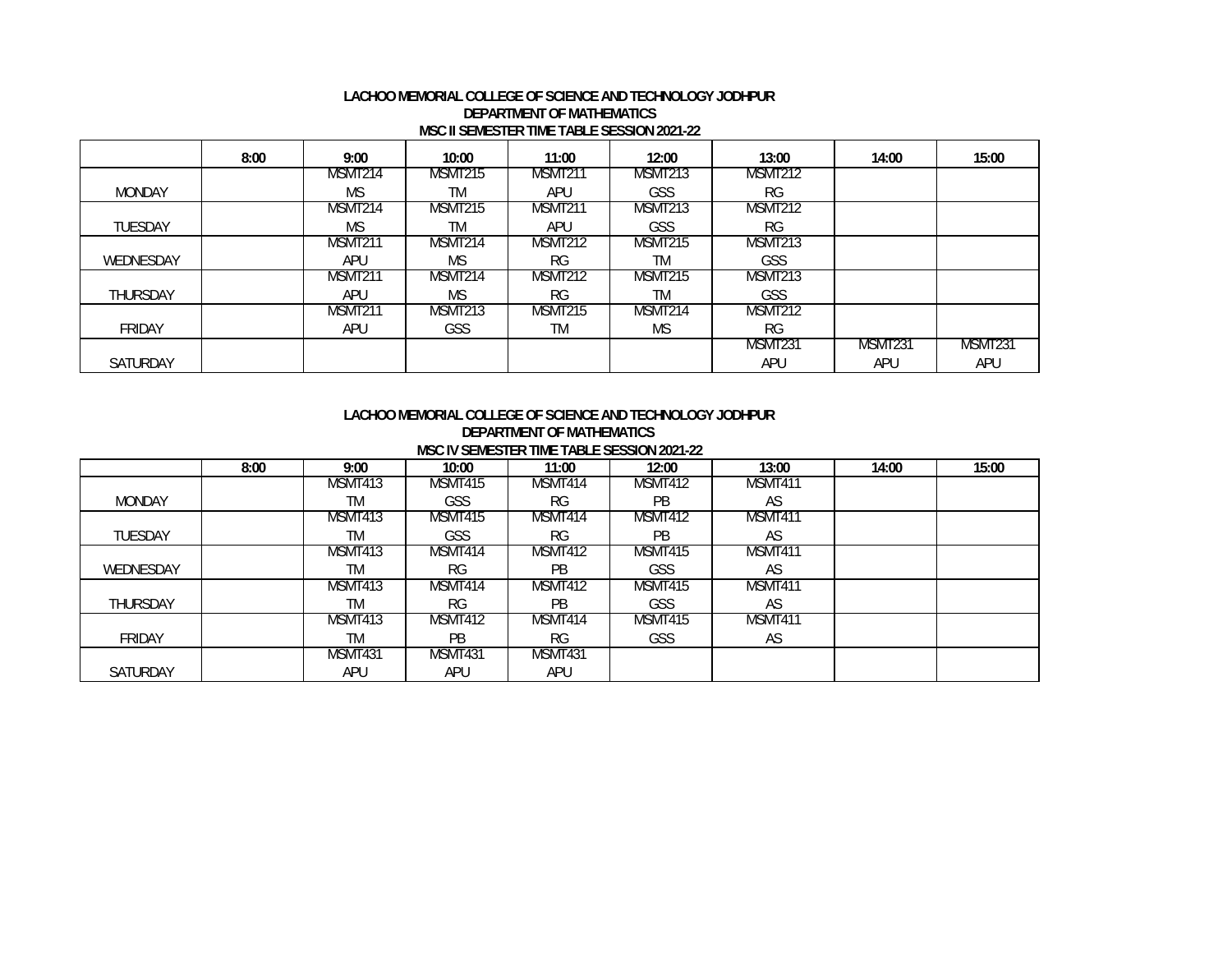#### **LACHOO MEMORIAL COLLEGE OF SCIENCE AND TECHNOLOGY JODHPUR DEPARTMENT OF CHEMISTRYMSC II SEMESTER TIME TABLE SESSION 2021-22**

|                 | 8:00        | 9:00         | 10:00      | 11:00        | 12:00             | 13:00     | 14:00          | 15:00      |
|-----------------|-------------|--------------|------------|--------------|-------------------|-----------|----------------|------------|
|                 |             |              | MSCH421    |              | MSCH413           | MSCH413   |                |            |
| <b>MONDAY</b>   |             |              | MP         |              | КG                | LM        |                |            |
|                 |             |              | MSCH421    |              | MSCH413           | MSCH413   |                |            |
| <b>TUESDAY</b>  |             |              | MP         |              | КG                | LМ        |                |            |
|                 | MSCH41B MP  |              | MSCH421    |              | SEMINAR 414A      | MSCH411   | SEMINAR 413    | MSCH412    |
| WEDNESDAY       | MSCH414A PB |              | MP         |              | <b>PB/414B MP</b> | <b>MB</b> | КG             | <b>MRK</b> |
|                 | MSCH41B MP  |              | MSCH422    |              | SEMINAR 411       | MSCH411   | <b>SEMINAR</b> | MSCH412    |
| <b>THURSDAY</b> | MSCH414A PB |              | МB         |              | MВ                | MB.       | <b>MRK</b>     | <b>MRK</b> |
|                 |             |              |            |              |                   |           |                |            |
|                 | MSCH41B MP  |              | MSCH422    |              | SEMINAAR 414A     | MSCH411   | <b>SEMINAR</b> | MSCH412    |
| <b>FRIDAY</b>   | MSCH414A SR |              | MВ         |              |                   | <b>MB</b> | <b>MRK</b>     | <b>MRK</b> |
|                 | MSCH41B MP  | MSCH431      | MSCH431 KG |              | SEMINAR 411       | MSCH411   | SEMINAR 413    | MSCH412    |
| <b>SATURDAY</b> | MSCH414A SR | <b>SKILL</b> |            | <b>SKILL</b> | МB                | <b>MB</b> | LM             | <b>MRK</b> |

### **LACHOO MEMORIAL COLLEGE OF SCIENCE AND TECHNOLOGY JODHPURDEPARTMENT OF CHEMISTRY MSC II SEMESTER TIME TABLE SESSION 2021-22**

|                 | 8:00                | 9:00                | 10:00               | 11:00               | 12:00         | 13:00               | 14:00 | 15:00 |
|-----------------|---------------------|---------------------|---------------------|---------------------|---------------|---------------------|-------|-------|
|                 | MSCH <sub>214</sub> | SEMINAAR 212        | MSCH <sub>211</sub> | SEMINAAR 212        |               | MSCH <sub>221</sub> |       |       |
| <b>MONDAY</b>   | LAX                 | SR                  | MВ                  | <b>MRK</b>          |               | <b>MRK</b>          |       |       |
|                 | MSCH <sub>214</sub> | SEMINAR211          | MSCH <sub>211</sub> | MSCH <sub>212</sub> |               | MSCH <sub>221</sub> |       |       |
| <b>TUESDAY</b>  | LAX                 | LM                  | MВ                  | <b>MRK</b>          |               | <b>MRK</b>          |       |       |
|                 | MSCH <sub>213</sub> | MSCH <sub>212</sub> | SEMINAR211          | MSCH <sub>211</sub> |               | MSCH <sub>221</sub> |       |       |
| WEDNESDAY       | LM                  | SR                  | MВ                  | КG                  |               | <b>MRK</b>          |       |       |
|                 | MSCH <sub>213</sub> | MSCH <sub>212</sub> | MSCH <sub>214</sub> | MSCH <sub>211</sub> |               | MSCH <sub>221</sub> |       |       |
| <b>THURSDAY</b> | LM                  | SR                  | MP                  | КG                  |               | LM                  |       |       |
|                 | MSCH <sub>213</sub> | SEMINAAR 213        | MSCH <sub>214</sub> | SEMINAR211          |               | MSCH <sub>221</sub> |       |       |
| <b>FRIDAY</b>   | LM                  | LM                  | MP                  | КG                  |               | LМ                  |       |       |
|                 | MSCH <sub>213</sub> | SEMINAR 214         | MSCH <sub>212</sub> | SEMINAR 214         | MSCH231 SKILL | MSCH231 KG          |       |       |
| <b>SATURDAY</b> | LM                  | LAX                 | <b>MRK</b>          | MP                  | КG            | SKILL LAB           |       |       |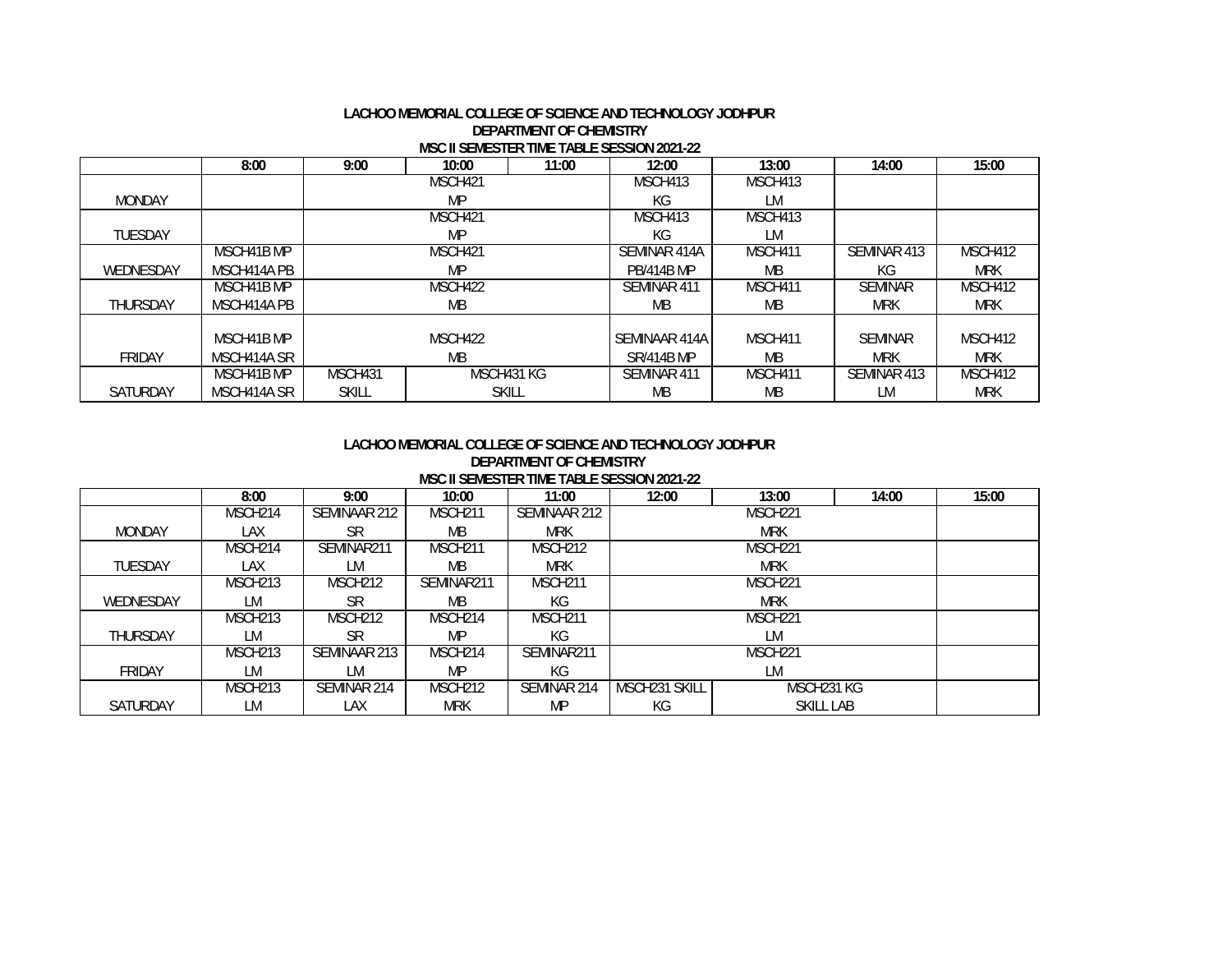#### **LACHOO MEMORIAL COLLEGE OF SCIENCE AND TECHNOLOGY JODHPUR DEPARTMENT OF PHYSICS MSC II SEMESTER TIME TABLE SESSION 2021-22**

|                 | 8:00                | 9:00                | 10:00               | 11:00 | 12:00                    | 13:00 | 14:00 | 15:00 |
|-----------------|---------------------|---------------------|---------------------|-------|--------------------------|-------|-------|-------|
|                 | MSPH <sub>212</sub> | MSPH214             | MSPH213             |       | GEN. LAB (GR-B) MSD      |       |       |       |
| <b>MONDAY</b>   | MI                  | ΝK                  | <b>MSD</b>          |       | ELECT. LAB (GR-A) NK     |       |       |       |
|                 | MSPH <sub>212</sub> | MSPH214             | MSPH213             |       | GEN. LAB (GR-B) MSD      |       |       |       |
| <b>TUESDAY</b>  | MI                  | ΝK                  | <b>MSD</b>          |       | ELECT. LAB (DR-A) NK     |       |       |       |
|                 |                     | MSPH214             | MSPH211             |       | ELECTRONIC LAB (GR-B) DS |       |       |       |
| WEDNESDAY       |                     | MI                  | DS                  |       | GEN LAN (GR-A) MI        |       |       |       |
|                 |                     | MSPH <sub>214</sub> | MSPH <sub>211</sub> |       | ELECTRONIC LAB (GR-B) DS |       |       |       |
| <b>THURSDAY</b> |                     | MI                  | DS                  |       | GEN LAN (GR-A) MI        |       |       |       |
|                 | MSPH <sub>212</sub> | MSPH <sub>213</sub> | MSPH211             |       |                          |       |       |       |
| <b>FRIDAY</b>   | MI                  | <b>MSD</b>          | <b>DS</b>           |       |                          |       |       |       |
|                 | MSPH <sub>212</sub> | MSPH <sub>213</sub> | MSPH <sub>211</sub> |       |                          |       |       |       |
| <b>SATURDAY</b> | MI                  | <b>MSD</b>          | DS                  |       |                          |       |       |       |

# **LACHOO MEMORIAL COLLEGE OF SCIENCE AND TECHNOLOGY JODHPUR**

**MSC II SEMESTER TIME TABLE SESSION 2021-22DEPARTMENT OF PHYSICS** 

|               | 8:00 | 9:00                       | 10:00         | <b>MOCH SEMESTER TIME TADLE SESSION ZUZT-ZZ</b><br>11:00 | 12:00          | 13:00                                    | 14:00 | 15:00 |
|---------------|------|----------------------------|---------------|----------------------------------------------------------|----------------|------------------------------------------|-------|-------|
| <b>MONDAY</b> |      | ELECTRONICS LAB<br>DS      |               | MSPH411<br>ΜS                                            | MSPH412<br>DRS |                                          |       |       |
| TUESDAY       |      | MSC LAB DRS<br>MSPH422 MSD |               | MSPH411<br>ΜS                                            | MSPH412<br>DRS |                                          |       |       |
| WEDNESDAY     |      | MSC LAB DRS<br>MSPH422 MSD |               | MSPH414A<br><b>NK</b><br>MSPH414B<br>MSD                 | MSPH412<br>DRS | MSPH413<br>DRS                           |       |       |
| THURSDAY      |      | MSC LAB DRS<br>MSPH422 DS  |               | MSPH414A<br>NΚ<br>MSPH414B<br>MSD                        | MSPH412<br>DRS | MSPH413<br><b>DRS</b>                    |       |       |
| FRIDAY        |      |                            | MSPH411<br>ΜS | MSPH411<br>ΜS                                            | MSPH413<br>DRS | MSPH414A<br><b>DS</b><br>MSPH414B<br>MSD |       |       |
| SATURDAY      |      |                            |               |                                                          | MSPH413<br>DRS | MSPH414A<br><b>DS</b><br>MSPH414B<br>MSD |       |       |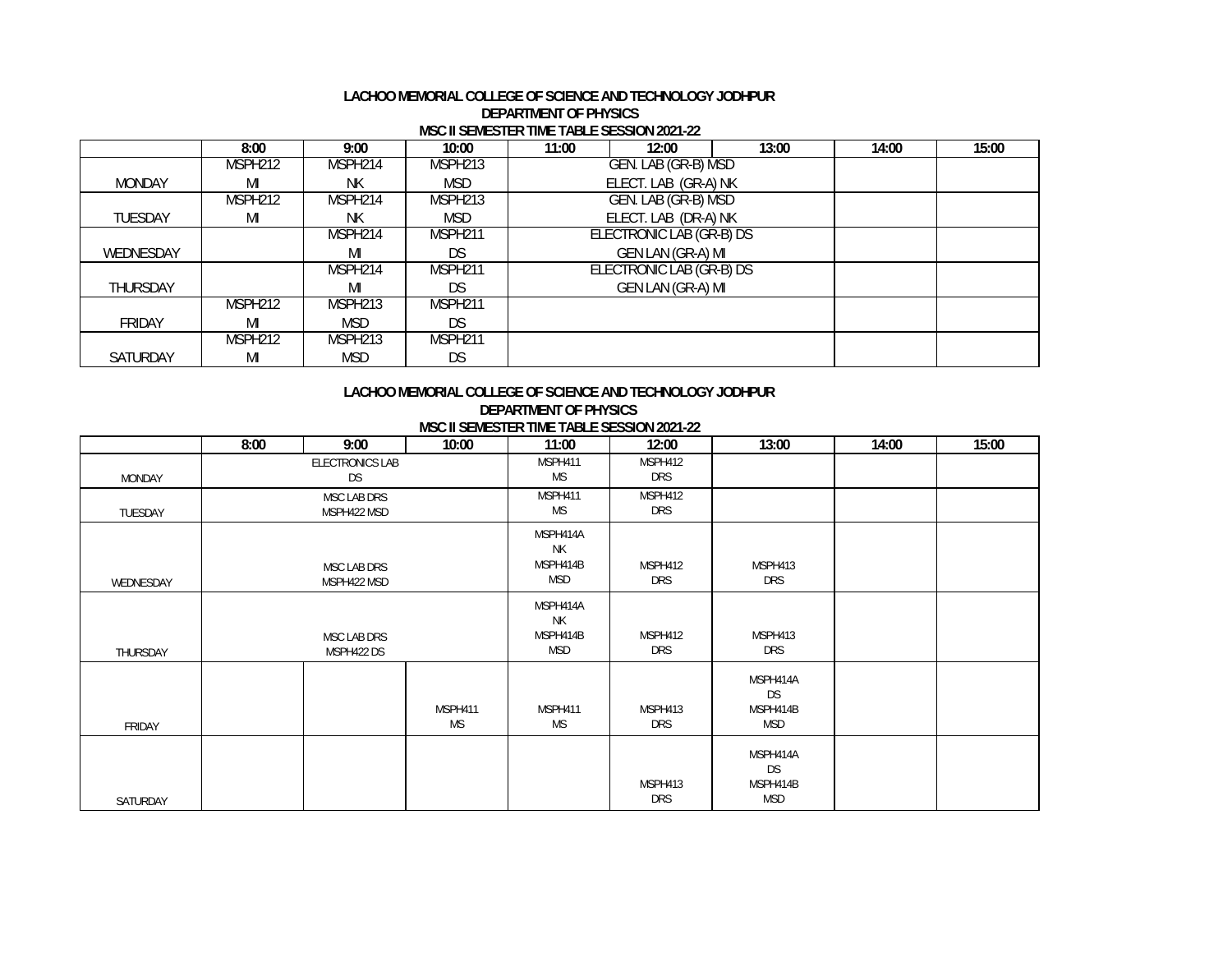#### **LACHOO MEMORIAL COLLEGE OF SCIENCE AND TECHNOLOGY JODHPUR DEPARTMENT OF ZOOLOGY MSC II SEMESTER TIME TABLE SESSION 2021-22**

|                 | 8:00           | 9:00           | 10:00          | 11:00          | 12:00           | 13:00           | 14:00 | 15:00 |
|-----------------|----------------|----------------|----------------|----------------|-----------------|-----------------|-------|-------|
|                 | MSZ0213        | MSZ0211        | SEMINAR 212    | MSZ0213        |                 |                 |       |       |
| <b>MONDAY</b>   | <b>PS</b>      | <b>RM</b>      | YС             | PS             |                 | MM              |       |       |
|                 | <b>MSZO211</b> | MSZ0212        | SEMINAR 213    | <b>MSZO211</b> |                 |                 |       |       |
| <b>TUESDAY</b>  | <b>RM</b>      | YС             | PS             | <b>RM</b>      |                 | <b>PS</b>       |       |       |
|                 | MSZ0213        | SEMINAR211     | SEMINAR 214    | MSZ0213        |                 |                 |       |       |
| WEDNESDAY       | PS             | <b>RM</b>      | МM             | PS             |                 | YC              |       |       |
|                 | <b>MSZO212</b> | SEMINAR211     | SEMINAR 212    | MSZ0212        |                 |                 |       |       |
| <b>THURSDAY</b> | YC.            | <b>RM</b>      | YС             | YС             |                 | <b>AR</b>       |       |       |
|                 | <b>MSZO214</b> | <b>MSZO214</b> | <b>MSZO212</b> | <b>MSZO214</b> |                 |                 |       |       |
| <b>FRIDAY</b>   | МM             | МM             | YС             | <b>MM</b>      |                 | SG              |       |       |
|                 | MSZ0211        | SEMINAR 213    | <b>MSZO214</b> | <b>MSZO214</b> |                 |                 |       |       |
| <b>SATURDAY</b> | <b>RM</b>      | PS             | МM             | <b>MM</b>      | <b>SKILL PS</b> | <b>SKILL RK</b> |       |       |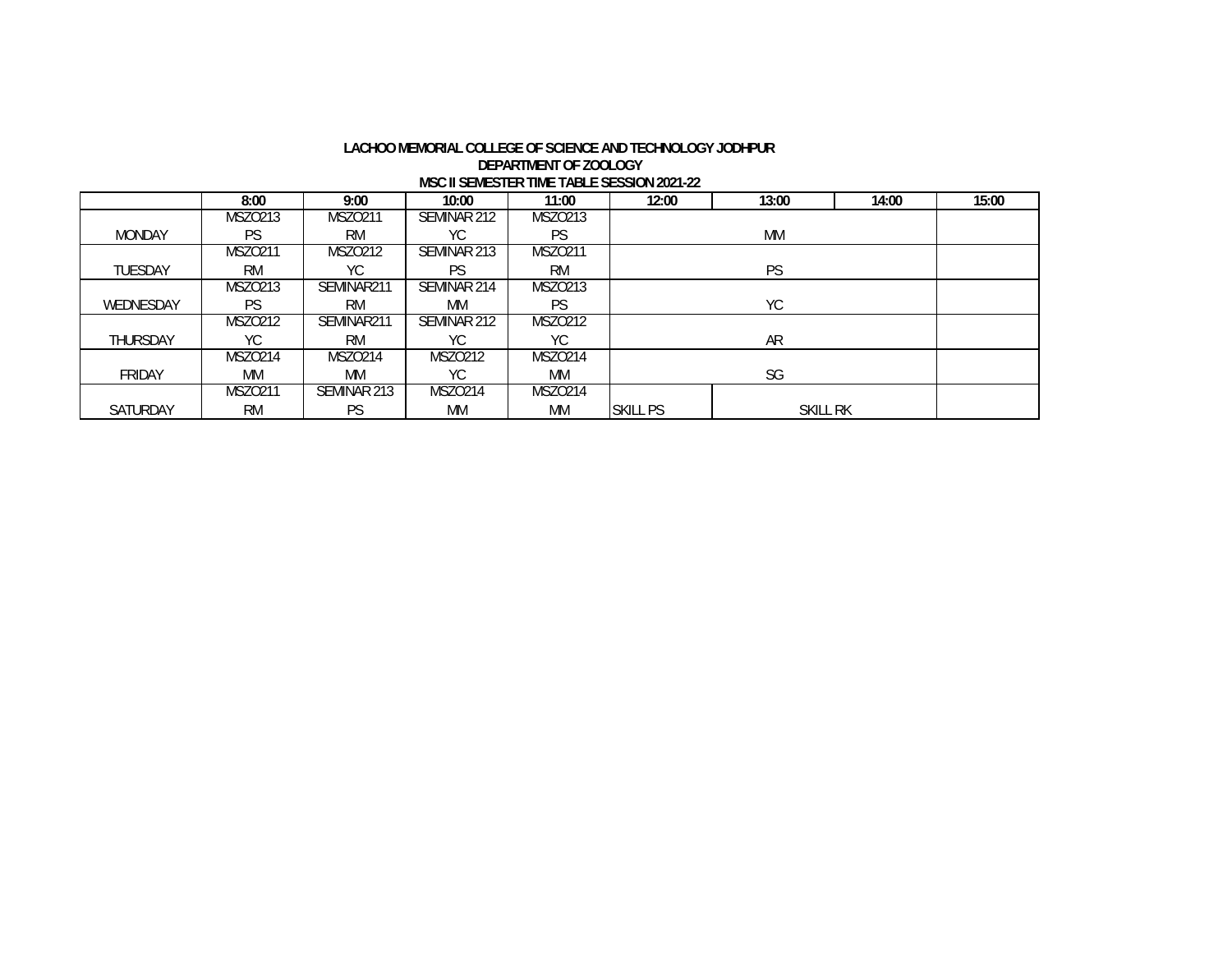## **DEPARTMENT OF ZOOLOGY MSC IV SEMESTER TIME TABLE SESSION 2021-22 LACHOO MEMORIAL COLLEGE OF SCIENCE AND TECHNOLOGY JODHPUR**

|               | 8:00 | 9:00 | 10:00              | 11:00                     | 12:00                                   | 13:00                                           | 14:00                                   | 15:00                                   |
|---------------|------|------|--------------------|---------------------------|-----------------------------------------|-------------------------------------------------|-----------------------------------------|-----------------------------------------|
| <b>MONDAY</b> |      |      | SG                 |                           | <b>MSZO412</b><br><b>RM</b>             | MSZO414A<br><b>RM</b><br>MSZO414B<br>AR         | <b>MSZO411</b><br>AR                    | MSZO413A<br>МM<br>MSZO414B<br><b>YC</b> |
| TUESDAY       |      |      | AR                 |                           | <b>MSZO412</b><br><b>RM</b>             | <b>MSZO412</b><br><b>RM</b>                     | <b>MSZO411</b><br>AR                    | MSZO413A<br>МM<br>MSZO414B<br><b>YC</b> |
| WEDNESDAY     |      |      | AR                 |                           | <b>MSZO412</b><br><b>RM</b>             | <b>MSZ0411</b><br>AR                            | <b>MSZO411</b><br>AR                    | MSZO413A<br>МM<br>MSZO414B<br><b>YC</b> |
| THURSDAY      |      |      | PS/RM              |                           | <b>MSZO412</b><br><b>RM</b>             | SEMINAR MSZO412<br><b>RM</b>                    | MSZO413A MM<br>413B YC                  | <b>MSZO411</b><br>AR                    |
| FRIDAY        |      |      | <b>PS/YC</b>       |                           | <b>MSZ0411</b><br>AR                    | MSZO414A<br><b>RM</b><br>MSZO414B<br>AR         | MSZO414A<br><b>RM</b><br>MSZO414B<br>AR | MSZO413A<br>МM<br>MSZO414B<br>YC        |
| SATURDAY      |      |      | <b>SKILL</b><br>SG | <b>SKILL</b><br><b>RK</b> | MSZO414A<br><b>RM</b><br>MSZO414B<br>AR | SEMINAR MSZO414A<br><b>RM</b><br>MSZO414B<br>AR | MSZO414A<br><b>RM</b><br>MSZO414B<br>AR | MSZO413A<br>МM<br>MSZO414B<br>YC        |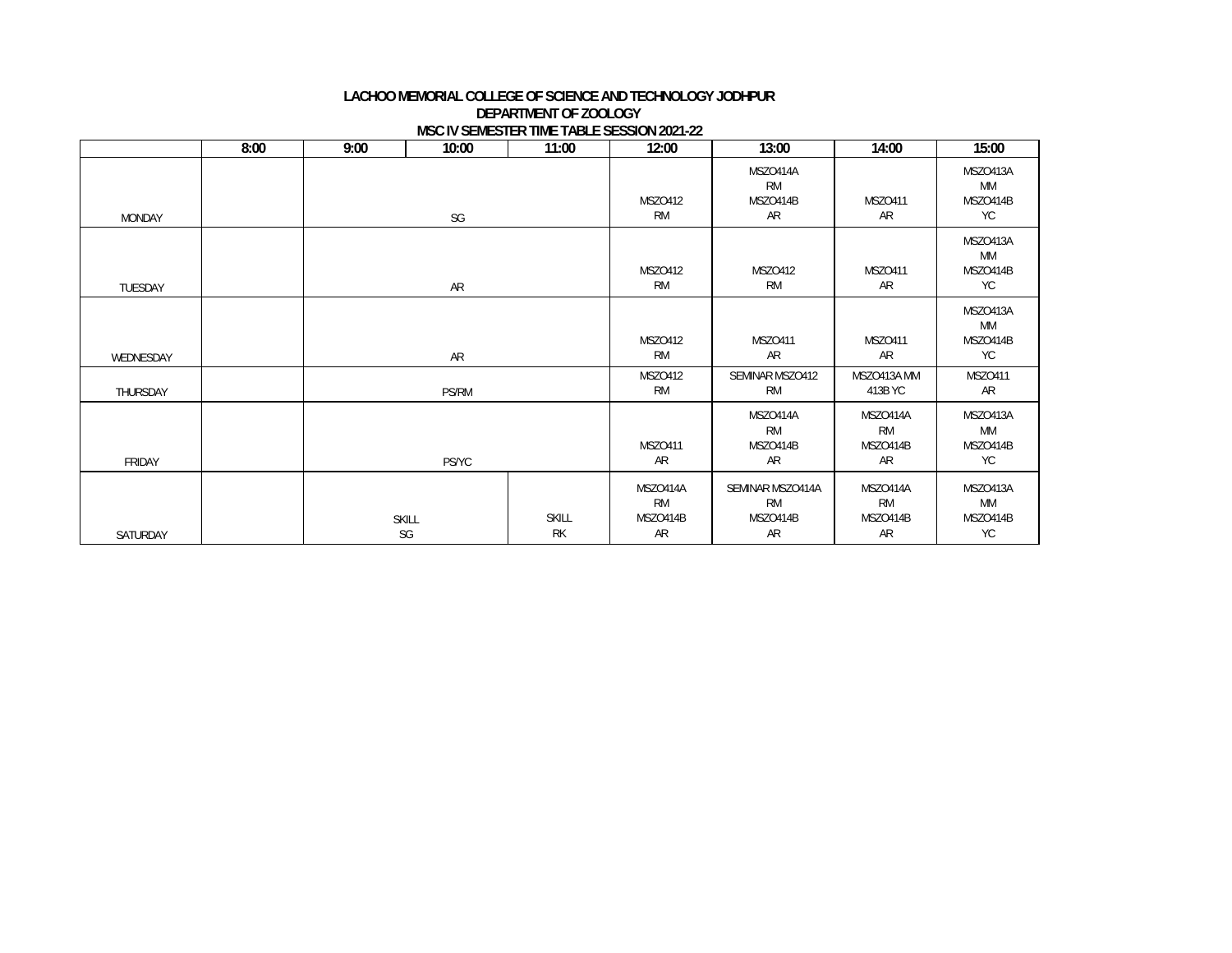## **MSC II SEMESTER TIME TABLE SESSION 2021-22 LACHOO MEMORIAL COLLEGE OF SCIENCE AND TECHNOLOGY JODHPURDEPARTMENT OF BOTANY**

|                 | 8:00 | 9:00           | 10:00 | 11:00          | 12:00           | 13:00            | 14:00          | 15:00          |
|-----------------|------|----------------|-------|----------------|-----------------|------------------|----------------|----------------|
|                 |      | <b>MSBO221</b> |       | <b>MSBO212</b> | SEMINAR 213     | MSB0213          | <b>MSBO214</b> | <b>MSBO212</b> |
| <b>MONDAY</b>   |      | AM             |       | AΡ             | AB              | AB               | UP             | AP             |
|                 |      | <b>MSBO221</b> |       | <b>MSBO212</b> | <b>MSBO 213</b> | <b>MSBO213</b>   | <b>MSBO214</b> | <b>MSBO212</b> |
| <b>TUESDAY</b>  |      | AM             |       | AP             | AB              | AB               | UP             | AP             |
|                 |      | <b>MSBO221</b> |       | <b>MSBO211</b> | SEMINAR 211     | SEMINAR 212      | SEMINAR 214    | <b>MSBO211</b> |
| WEDNESDAY       |      | AP             |       | AM             | AP              | AP               | UP             | AP             |
|                 |      | <b>MSBO222</b> |       | SEMINAR 211    | <b>MSBO211</b>  | SEMINAR 212      | SEMINAR 214    |                |
| <b>THURSDAY</b> |      | AP             |       | AM             | AP              | AP               | UP             |                |
|                 |      | <b>MSBO222</b> |       | MSBO214        | <b>MSBO213</b>  | <b>MSBO213</b>   | <b>MSBO211</b> |                |
| <b>FRIDAY</b>   |      | AB             |       | IJΡ            | AB              | AB               | AP             |                |
|                 |      | <b>MSBO222</b> |       | MSBO214        |                 | MSBO231 SKILL PP |                |                |
| <b>SATURDAY</b> |      | AB             |       | UP             |                 |                  |                |                |

### **LACHOO MEMORIAL COLLEGE OF SCIENCE AND TECHNOLOGY JODHPURDEPARTMENT OF BOTANY MSC IV SEMESTER TIME TABLE SESSION 2021-22**

|               | 8:00                 | 9:00                       | 10:00                | 11:00             | 12:00 | 13:00                       | 14:00 | 15:00               |
|---------------|----------------------|----------------------------|----------------------|-------------------|-------|-----------------------------|-------|---------------------|
| <b>MONDAY</b> | MSBO412<br><b>NM</b> | <b>MSBO411</b><br>AB       | SEMINAR 412<br>NM.   | SEMINAR 414<br>JS |       | MSBO423<br>JS               |       | MSBO414<br>JS       |
| TUESDAY       | MSBO412<br>ΝM        | <b>MSBO411</b><br>AB       | <b>MSBO412</b><br>NM | MSBO414<br>JS     |       |                             |       |                     |
| WEDNESDAY     | MSBO413<br>AM        | <b>MSBO411</b><br>AB       | SEMINAR 411<br>AB    | MSBO414<br>JS     |       | <b>MSBO422</b><br>AM        |       |                     |
| THURSDAY      | MSBO413<br>AM        | <b>MSBO411</b><br>AB       | SEMINAR 411<br>AB    | MSBO414<br>JS     |       | MSBO422<br>AM               |       |                     |
| <b>FRIDAY</b> | MSBO412<br><b>NM</b> | SEMINAR 414<br>JS          | MSBO413<br>AM        | SEMINAR 413<br>AM |       | <b>MSBO421</b><br>UP.       |       | MSBO413<br>AM       |
| SATURDAY      | MSBO412<br><b>NM</b> | MSBO431 SKILL<br><b>PP</b> | MSBO431 SKILL<br>PP  | SEMINAR 413<br>AM |       | <b>MSBO421</b><br><b>NM</b> |       | MSBO431 SKILL<br>PP |